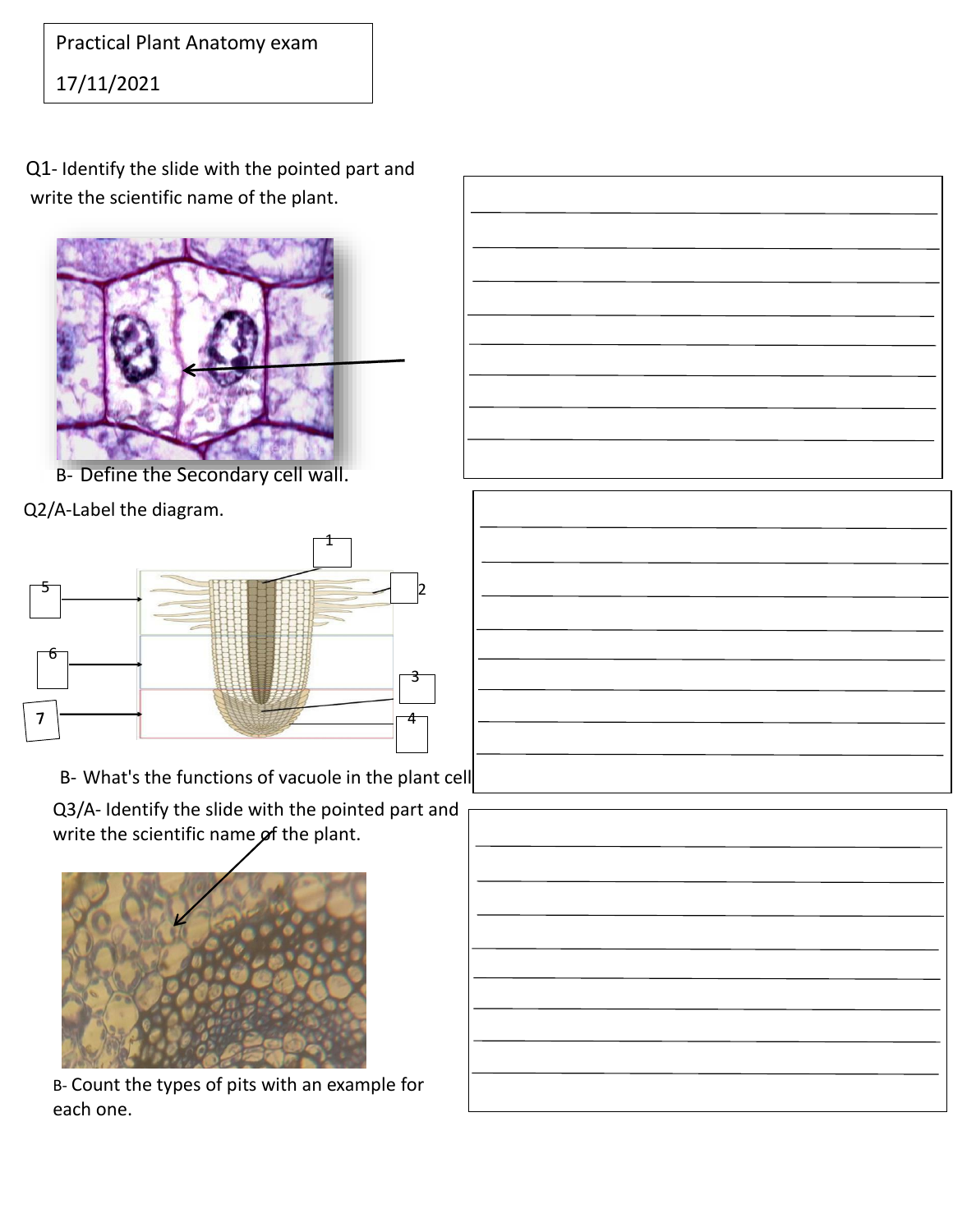Q4/A- Identify the slide with the pointed part and write the scientific name of the plant.



B-Define the Golgi apparatus.

Q5/A- Identify the slide with the pointed part and write the scientific name of the plant.



B-Define the Lithocyte cell .

Q6/A- Identify the slide with the pointed part and write the scientific name of the plant.



B-Write the apical meristematic tissue layers in stem

Q7/A- Identify the slide with the pointed part and write the scientific name of the



B- Count the types of permanent tissues, according to the type of cells.